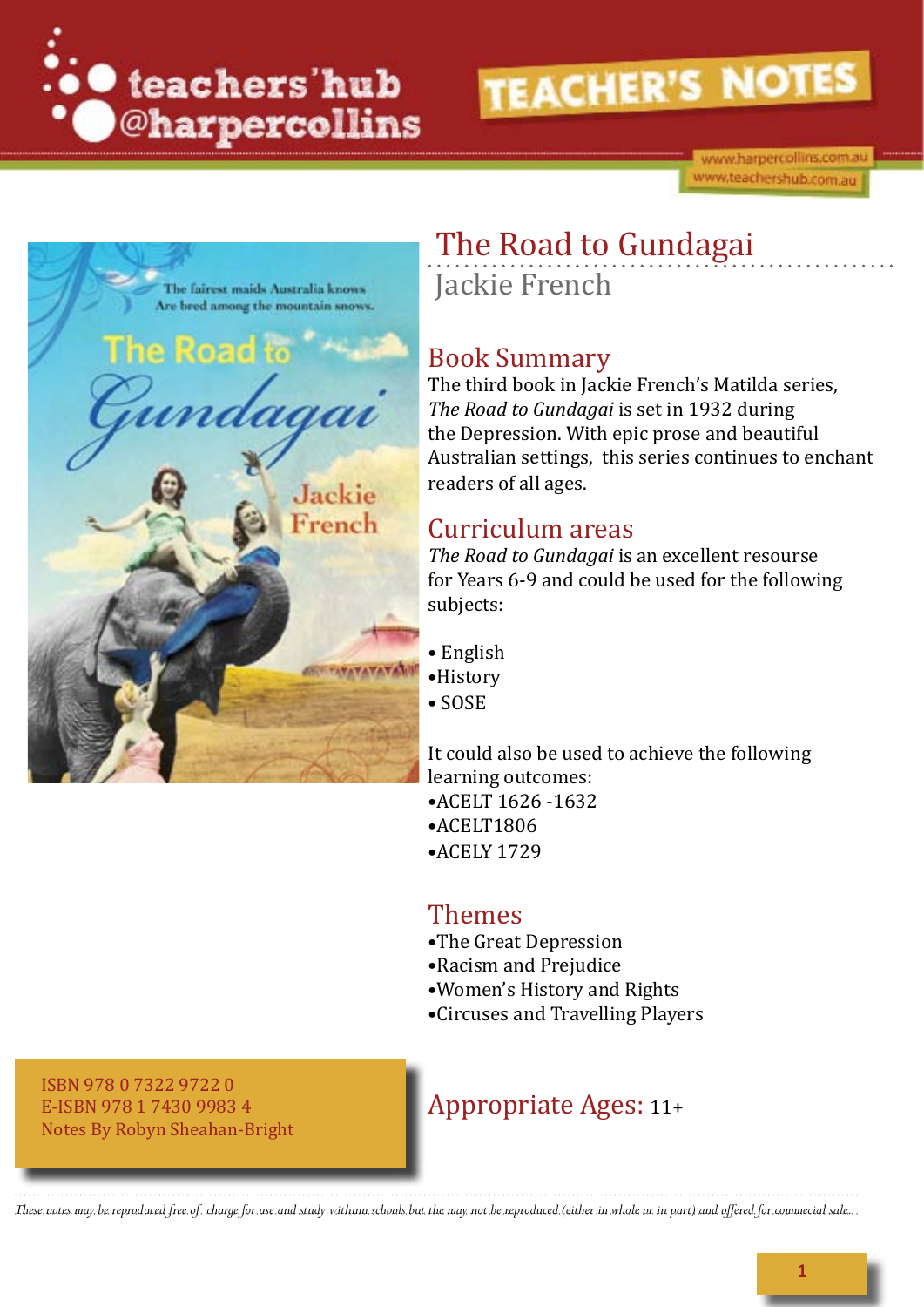

ww.harpercollins.com ww.teachershub.com.au



## The Road to Gundagai

Jackie French

How could she laugh, with tragedy and terror all about her? Someone was trying to poison me, she thought. I have lost my family. Lost my home. I am scarred and misshapen. But somehow that was a world away. (p 82)

The Road to Gundagai Jackie French

# Contents

•Introduction •About the Author •Author Inspiration

# Study Notes on Themes and Curriculum Topics •English and Literacy

•SOSE

# Themes

•The Great Depression• Racism and Prejudice •Women's History and Rights •Circuses and Travelling Players

# Questions and Activities Bibliography About the Author of the Notes







ww.harpercollins.cor www.teachershub.com.ac

# Introduction

Bluebell (Blue) Laurence has survived more in her young life than most people do in a lifetime. Her parents and baby brother have been lost at sea; her house burned down and she herself was badly burned and sent to stay with two aging aunts who clearly don't like her much. For some strange reason she becomes increasingly nauseous and to top things off her hair begins to fall out. Her only comfort is that their former servant and her friend Mah is with them as well, and frequently smuggles little comforts into her room. When Uncle Herbert visits he is outraged that the aunts have taken her so far from medical attention, but the aunts remain fixed on keeping their charge in close proximity, although their dedication seems based more on duty than affection. Meanwhile all around her other people are suffering as well. For this novel takes place during what has come to be known as the 'Great Depression' during which unemployment was rife and food in short supply. Bluebell has to cope with the restrictions of her new life until the Magnifico Family Circus moves into view. She is 'rescued' by the circus entertainers and this begins a new and exciting chapter in her life, during which she discovers what she is capable of, finds a 'family', and begins to take control of her own destiny.

The third title in a planned series **The Matilda Saga**, covers the years 1932-35; the first was *A Waltz for Matilda* (1892–1915); and the second *The Girl from Snowy River* (1920-3) and this will be followed by another two sequels. Characters of the previous novels return in this one – Joseph (Joey) McAlpine, Flinty's

These notes may be reproduced free of charge for use and study withinn schools but the may not be reproduced (either in whale or in part) and offered for commecial sale. These notes may be reproduced free of charge for use

brother, who is now a medical student, advises Blue to seek further treatment for her burns; Matilda and Thomas O' Halloran still own Drinkwater, managed by Andy McAlpine, and they offer refuge to the circus workers. This novel, too, is a symbolic reflection of another Banjo Paterson poem 'The Road to Gundagai'.

*The Road to Gundagai, The Girl from Snowy River,* and *A Waltz for Matilda* each explore nationally significant themes – questions of ownership of land and property, social justice, women's rights, the responsibility of governments to create social harmony, the myths which form nationhood, our multicultural heritage, and the threat of racism and prejudice to national cohesion. Bluebell discovers that as a woman she has fewer rights than men, but will fight such inequality and choose her own path in life. She feels a sense of home at Drinkwater, but also declares a commitment to the businesses her father built up, and realises her own commercial ambitions. Like the heroines in previous novels, she is strong-willed and yet compassionate. One senses that, like Matilda, she will be very generous with her wealth in later life. She has survived several challenges and overcome her own health issues. This is also a romance (like the earlier novels) in which Blue falls in love with Joey, thus completing a series of connections between these generations which are powerfully symbolic of the legacy owed to the past. Blue confronts her future with the strength of her convictions and the support of her loving partner.

This is my world, she thought. Mine to share and to create … (p 413)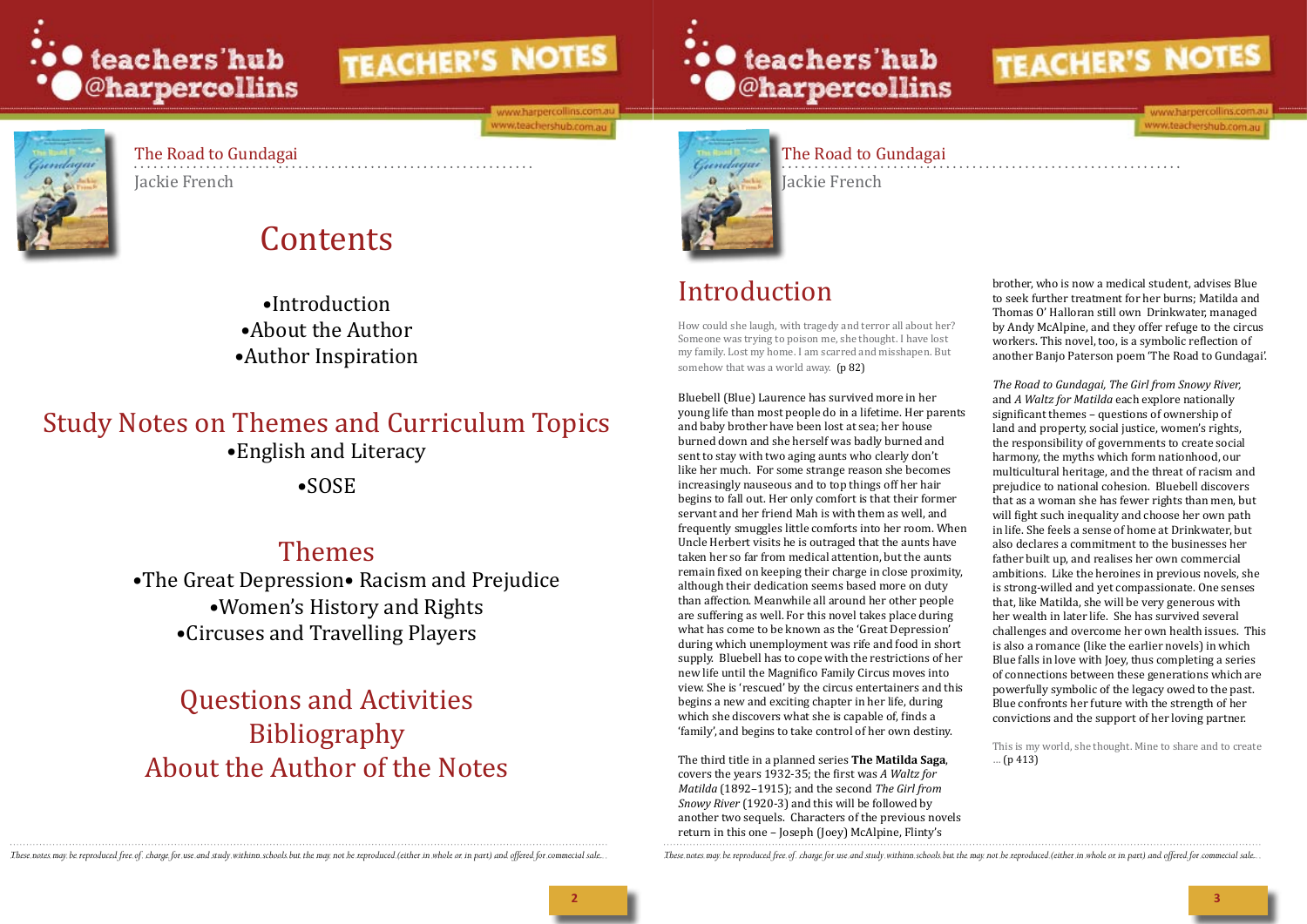

ww.harpercollins.com.a ww.teachershub.com.au

# ... teachers'hub **@harpercollins**



The stories of circus life from about 1880- 1930 are based on oral histories from the time, including adopting indigenous children from orphanages to train in circus skills.

Blue's injury is based on one of my own, when my legs were burnt by an alkali when I was seven years old, and for a short time the scars fused together. (It is easier to write about injuries one has experienced, like Loa's knee injury in *Dingo* or Flinty's damaged back in *Snowy River*, but I am close to running out of personal injuries to write about and in this case I am not hoping for fresh inspiration).

Running towards a dream can help you face reality too. At the beginning of this book both Blue and Australia have almost lost the power to hope. But by the end of it there are many possible paths ahead of them, though you will need to keep reading to find out what they are. For all of us, there are many possible roads to Gundagai.'

These notes may be reproduced free of charge for use and study withinn schools but the may not be reproduced (either in whale or in part) and offered for commecial sale.. These notes may be reproduced free of charge for us



www.harpercollins.com www.teachershub.com.au

Perhaps this book is mostly inspired both by the fear of homelessness, and the gratitude to those who made me welcome when, like Blue, I needed places of safety to consider my future. Running away to join a circus is a dream that many kids share, whether they want to run from boredom, fear, or just that glimpse of spangles. cast of minor ones. **Major Characters:** (Blue) Bluebell Laurence, Mah (Marjorie), Fred, Gertrude, Ginger and their mother Mrs Olsen, Madame, Ebenezer and Ephraim, Joseph McAlpine, Sheba the elephant.

# Notes on Themes and Curriculum Topics

## **Characters**

**The Significance of Character:** Characters are the heart of any narrative, the catalysts for action, and the central core around which all other narrative aspects must revolve and work. In this work there are several major characters (some of whom figure briefly in the action) and a

**Discussion Point:** Apart from Blue, which character did you consider to be central to the novel's plot and themes, and why?

**Discussion Point:** Which of the main characters did you find most appealing, and why?

**Minor Characters:** Aunts Violet and Daisy, Uncle Herbert, Sergeant, Matilda and Thomas O'Halloran are the owners of Drinkwater Station and were main characters in the first novel.

# About the Author

**Jackie French** is a multiple award-winning author who deals with a very wide-range of topics. Of her books she says on her website that:

There were over 140 at last count, slightly more than we have varieties of apples. If something is worth doing you may as well go heart and soul and boot leather ... I write for kids and adults, fiction, history, gardening, pests control , chooks and some that must be a nightmare for book shops to work out what genre they are. Have a look at 'which book?' for a probably not quite up to date list of what is where and for whom.

#### Her websites offers further detailed and fascinating insights into her life and work.

[www.jackiefrench.com](http://www.jackiefrench.com)

# Author Inspiration

#### **Jackie Writes:**

### **The Road to a Road**

*'The Road to Gundagai* is the third of five books, the story of our nation as well as a love song to our land. *A Waltz for Matilda* began in 1892, and covered Federation to Gallipoli, 1915 . *The Girl from Snowy River* begins in 1916 and covers the post war period of the 1920's.

*The Road to Gundagai* opens in 1932, in the heart of the depression. Each book is a voyage both for the characters in it, as well as Australia. The 'Matilda' of this book has grown from the frightened but determined child into very much her great grandfather's descendent, increasingly though benevolently autocratic, tempered by her great grandmother's knowledge and connection to the land.

There is no one place books begin. Perhaps this began when I learned about Poverty Gully, the 'susso camp' that was once on the lower end of our property, a place where the community worked together to build better lives, especially for their children. It comes from the family circus that used to regularly camp in the brown paddocks outside our town, where my four-year-old son fell in love with a girl in tulle and spangles, and demanded a good reason why we could not have an elephant living by our creek.



## The Road to Gundagai

Jackie French

The Road to Gundagai Jackie French

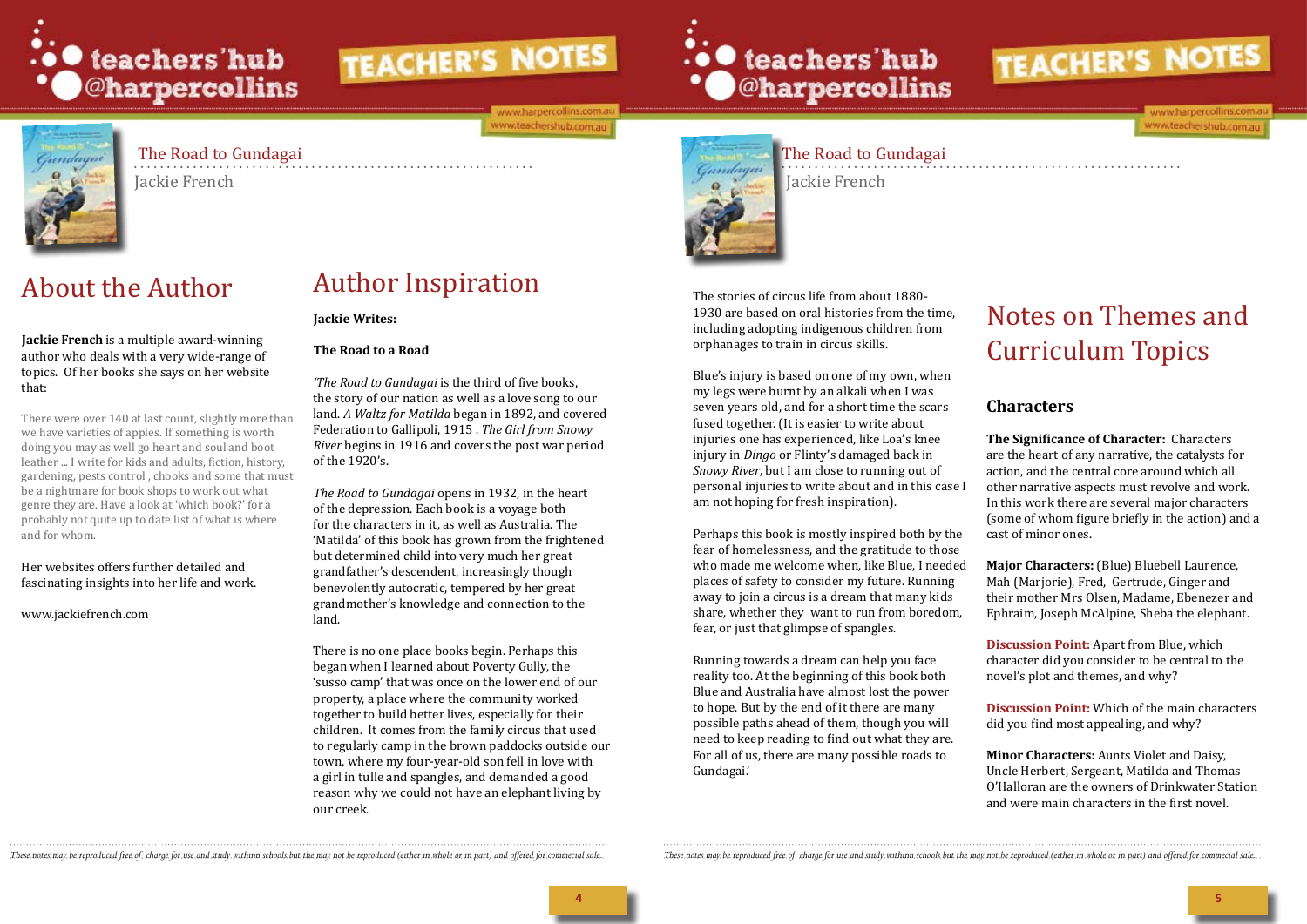

www.harpercollins.com.a www.teachershub.com.au



Cundagai

#### **Use of Literary Devices such as Simile and Metaphor**

Lunch was long, and dappled with silences, filled only by the chink of forks on plates and the bump of flies at the window. (p 9)

**Activity:** Locate other examples of the use of literary devices and discuss their meaning and effect.

#### **Literary References**

*The Road to Gundagai* becomes a sort of symbolic goal for the characters. Jackie French explains in her **Author's Note** (pp 414-25) that she has referred to other texts in this book, as well.

**Discussion Point:** What function do the literary quotations play?

**Activity:** Students may wish to study a unit on bush poetry and visit websites for information. e.g. 'Bush Ballads' Australian Poetry Library www.poetrylibrary.edu.au/poems-poetic-form/ bush-ballads

**Activity:** Listen to the song 'Along the Road to Gundagai' by Slim Dusty. http://alldownunder.com/australian-authors/ banjo-paterson/road-to-gundagai.htm

These notes may be reproduced free of charge for use and study withinn schools but the may not be reproduced (either in whole or in part) and offered for commecial sale... These notes may be reproduced free of charge for u



www.harpercollins.com.a www.teachershub.com.au

## The Road to Gundagai

Jackie French

 The Road to Gundagai Jackie French

**Discussion Point:** Is there a minor character who might have played a larger part? Why would you have liked to have seen more of this character?

**Character Arcs** are the curve on which key events show how a character grows or develops in response to events and to interactions with other characters in the novel.

**Activity:** Choose a character and trace an arc on which key events indicate some aspect of their personality or change in their behaviour (e.g. Fred).

## **Language and Literacy**

#### **Colloquialisms of the era give a tangible sense of the times.**

**Activity:** Make a list of all the uncommon words or expressions and try to guess their meaning from the context in which they appear. Then check their meanings in a dictionary. Which other expressions do you know which date from an earlier era and are not used now?

#### **This novel is a work of Historical Fiction or Faction**

A genre which relies on the author weaving together fact and fiction seamlessly. In this novel the experiences of people during the great Depression are juxtaposed against the imaginary story of Blue and the circus people.

**Discussion Point:** How much did you recognise from the history you have read? What was similar and what was different to actual events or people? Talk about the writing of historical fiction with your students, with reference to some of the articles on writing such fiction in the **Bibliography** below.

The novel follows a **chronological structure**  1932–35, but also refers to key events which have taken pace earlier such as the loss of Blue's parents and brother at sea and the fire at their home.

**Activity:** Create a timeline of all the incidents referred to in the book.

#### **Narrative Perspective**

Blue's story is written in the **third person**.

**Discussion Point:** How might the story have changed if it had been written in first person? Choose a passage and translate it in her voice?



### **The Literary Trope of the Orphaned Heroine is used in this novel symbolically to explore wider issues.**

**Discussion Point:** Discuss with students the role of the 'orphan' in this novel.

#### **The Cover of a book is an ideogram for the contents and a marketing tool as well.**

**Activity:** Create a new cover for the work drawing on either theme or incident to create the image. Use techniques such as collage. Write a blurb for the back cover of the book as well.

## **SOSE**

### **Whose History?**

There are as many versions of history as the **Themes** would suggest. In the Bibliography below there are websites tracing Australian history from multicultural, Indigenous and women's perspectives as well as from the Eurocentric views which often feature in such historical overviews. How different is the wealthy person's experience of the Depression to the poor person's? Read any first person accounts and diaries as an introduction to this topic.

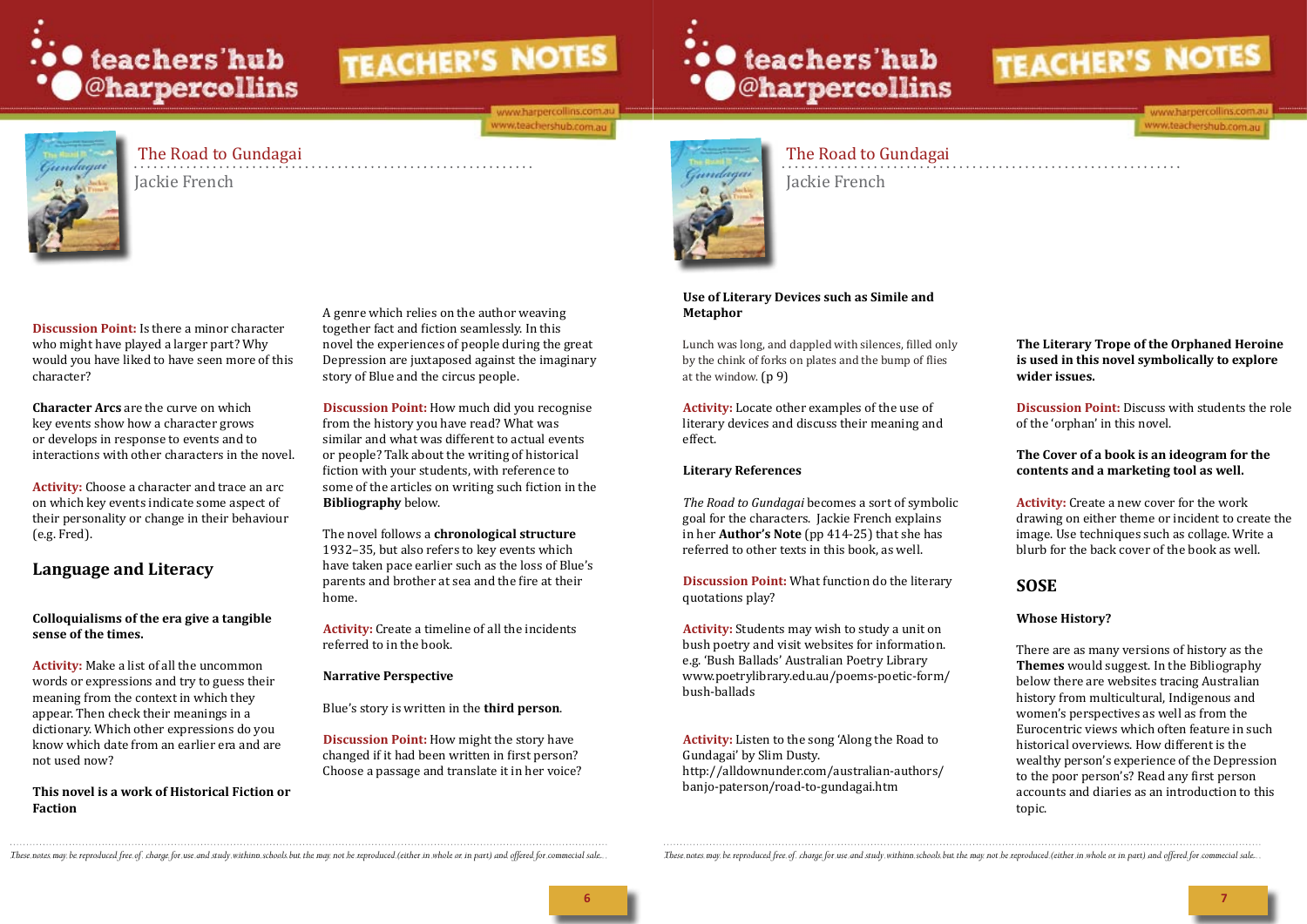

ww.harpercollins.com.au www.teachershub.com.au



**Activity:** Choose an incident referred to in the novel and then write a diary entry as if the story is being told by Mah or Fred and not Blue. **Social Class** 

You are a thief," she told me. "The question is, are you a good thief or a bad one?" **(p 151)**

Bluebell's time with the circus makes her aware of social prejudices and endemic social disadvantage for the first time.

**Discussion Point:** What does this novel demonstrate about Australia's social classes?

### **Values**

This novel (like others in the series), is about 'character' and the qualities or values necessary to make your life meaningful. Discuss quotes in relation to such values, for example, "

### **Individual/Community**

This novel (and series) constantly records the interplay between individual action and community responsibility. Blue would not have survived without the circus 'family'; or the community of Drinkwater Station.

**Discussion Point:** Invite students to consider how the characters in this novel play a role in their community.





## The Road to Gundagai

Jackie French

 The Road to Gundagai Jackie French

# Themes

# **The Great Depression**

This novel takes place during what is known as the **Great Depression**.

**Activity:** Do an 'image search' using the key words 'Great Depression Australia' to give students some idea of the conditions in which poorer people lived during the Depression.

The 'dole' and food rations were part of the everyday life of many people during the Depression.

**Activity:** Research this topic further. What sorts of food did people eat during the Depression? How did they stretch the family budget to ensure that children didn't go hungry? Make 'Squished Flies' with your students (pp 414-5) to give them some idea of the foods prepared and eaten then.

 'Susso Camps' are mentioned (p 114) and later the life in camps and shacks is described:

When you had nothing but rags and susso rations the sea was your riches, the source of driftwood for your fire, fish for supper, or oysters or cockles or the wild spinach that Madame had told Ginger to gather yesterday. Here you could build sandcastles and pretend you were a princess, dive through frothtopped surf and know that even if poverty rode the wind outside your shanty, here you were ruler of the waves.' (p 173)

These notes may be reproduced free of charge for use and study withinn schools but the may not be reproduced (either in whole or in part) and offered for commecial sale. These notes may be reproduced free of charge for use

**Activity:** Find out more about such camps, and how people adapted to life in them.

#### Work was in short supply during the Depression and people put up with extremely poor conditions:

 Too many still have dirt floors. I've seen some places where the employees work sixteen-hour days and sleep under their benches. Many products are still made by piece labour. (p 347)

**Discussion Point:** What was the outcome of the Depression in terms or working conditions? Did the Unions fight for better rights? Did things improve leading up to World War Two?

#### **Activity:** Read some of the novels listed in the **Bibliography** which are set in the Depression and compare them to this one.

Unemployment is a difficult problem,' she said tentatively. Mr Thompson shifted in his armchair, and hand moving the other till it sat on the hand rest. 'It's not. It's a simple one.' The slurred words were easier for her to understand now. 'People just have to be less selfish.' He gestured at the polished wooden furniture of the room, the richly coloured rugs on the floor. 'Most factory owners claim they can't keep going in times like these without cutting wages.' (p 339)

#### **Discussion Point:** Discuss Thomas's statement about unemployment.



www.harpercollins.com.a www.teachershub.com.au

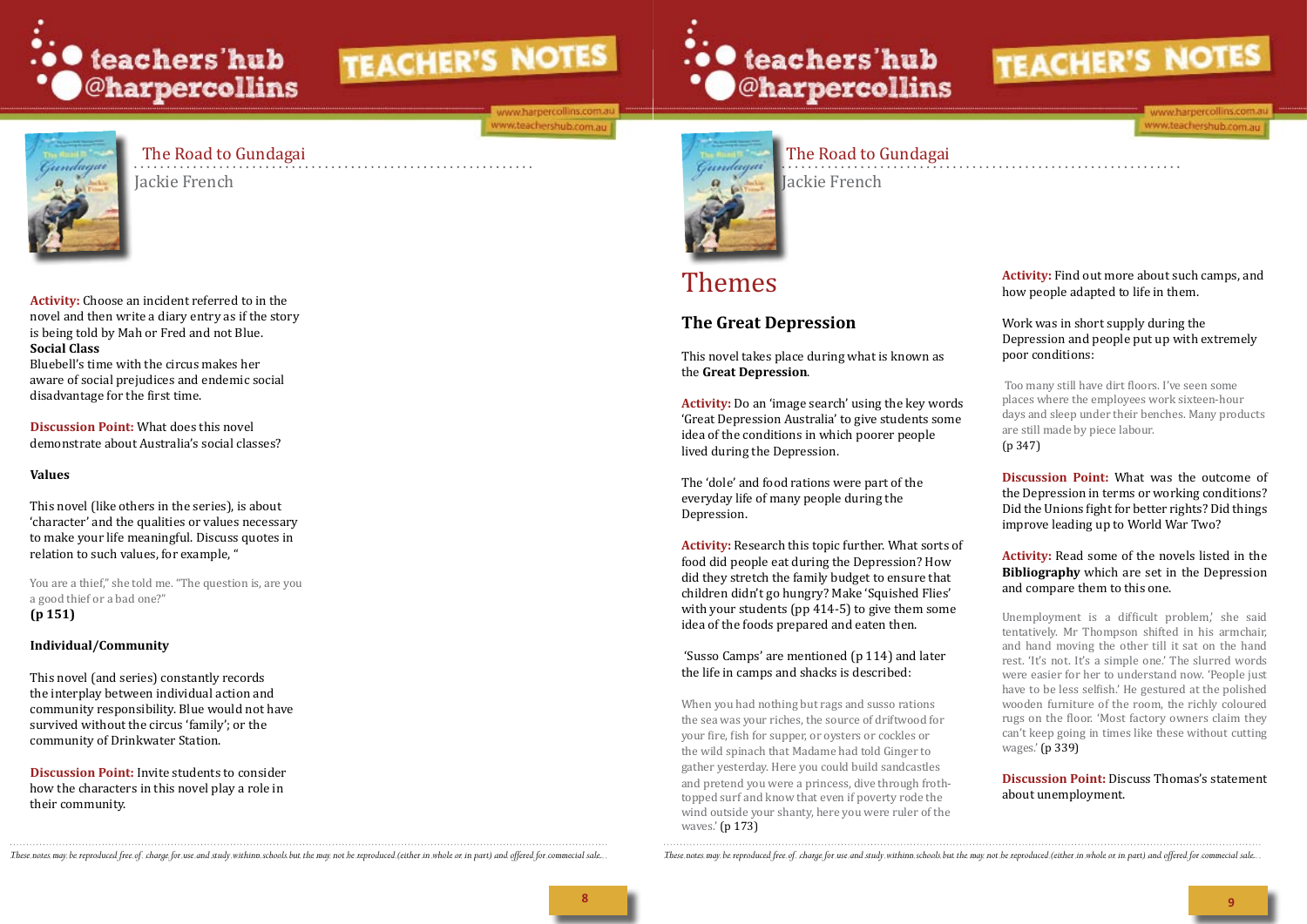

www.harpercollins.com.a www.teachershub.com.au





# The Road to Gundagai

Jackie French

 The Road to Gundagai Jackie French

Good, compassionate managers mean well-run factories. Well-run factories mean good jobs. Good jobs mean families are fed. (pp 349-50)

**Discussion Point:** Discuss this further statement by Thomas about management and workers.

Jackie French writes of how many children didn't attend school due to work at home or to their class or cultural background. (pp 418-9)

**Discussion Point:** What was the average school leaving age at this time? How universal was education?

Mah mentions the earlier Depressions in Australia (p 313).

**Activity:** Research those as well.

### **Racism and Prejudice**

Australia is a country made up of many ethnic groups and yet throughout our history there have been many examples of suspicion of those who are 'different'.

Blue felt faintly jealous: a man could be bald and no one cared. A man could inherit at twenty-one. A man could run a business or be a lawyer.'  $(p 9)$ 

**Discussion Point:** Mah is looked down upon by the aunts simply because she has Chinese heritage. Why did this sort of attitude exist? Does it still exist today?

**Activity:** Research the role that Chinese people have played in Australian history and the moves to have them return home via the Immigration Restriction Act 1901 (White Australia Policy).

**Discussion Point:** Gertrude has been told that she was Spanish but discovers she is Aboriginal towards the end of the novel. How common was this sort of mistaken or lost Aboriginal heritage, due to the phenomenon which has come to be known as 'Stolen Children' or 'Stolen Generations'?

**Activity:** What other types of prejudice appeared in this novel?

## **Women's History and Rights**

Well-to-do women in this era were expected to be ladylike and to pursue ladylike hobbies such as needlework, and to 'marry well'; to aspire to the life or a wife and mother without pursuing a career.

**Discussion Point:** How does Blue's attitude to life challenge this idea?

Women were also bound by legal restrictions which made it difficult to own property or a business in one's own right,



Jackie French writes (pp 419-21) about how women's lives continued to be restricted until the 1970s, and some would say that inequality still exists today.

**Discussion Point:** How have women's right changes since the 1970s?

Does Blue entirely overcome the obstacles she confronts as a woman?

## **Circuses and Travelling Players**

The traditional circus way of life provided a family network and a form of security at odds with the fact that they were itinerants who never had a permanent home.

Children starve in Melbourne, families are being locked out of their homes in Brisbane, banks in Sydney fail. But our bellies have been full and we even have new tyres for the truck. We have been lucky. (p 184)

#### **Activity:** Research the history of circus in Australia.

**Discussion Point:** Animals appear in circus routines far less commonly than they did, due to animal liberation and legal issues. Do you think

These notes may be reproduced free of charge for use and study withinn schools but the may not be reproduced (either in whole or in part) and offered for commecial sale. These notes may be reproduced free of charge for use

animals should be trained to perform and be kept in cages in circuses?

**Discussion Point:** How does a so-called 'contemporary circus' differ from 'traditional circus'?

**Activity:** Design a poster for the Magnifico Family Circus.

Jackie French writes about elephants (p 421).

**Activity:** Research elephants and the role they played in circuses over the centuries.

**[You might also conduct a unit on circus animals using other picture books such as those listed in the Bibliography.]**

**10 11**



www.harpercollins.com.a

www.teachershub.com.au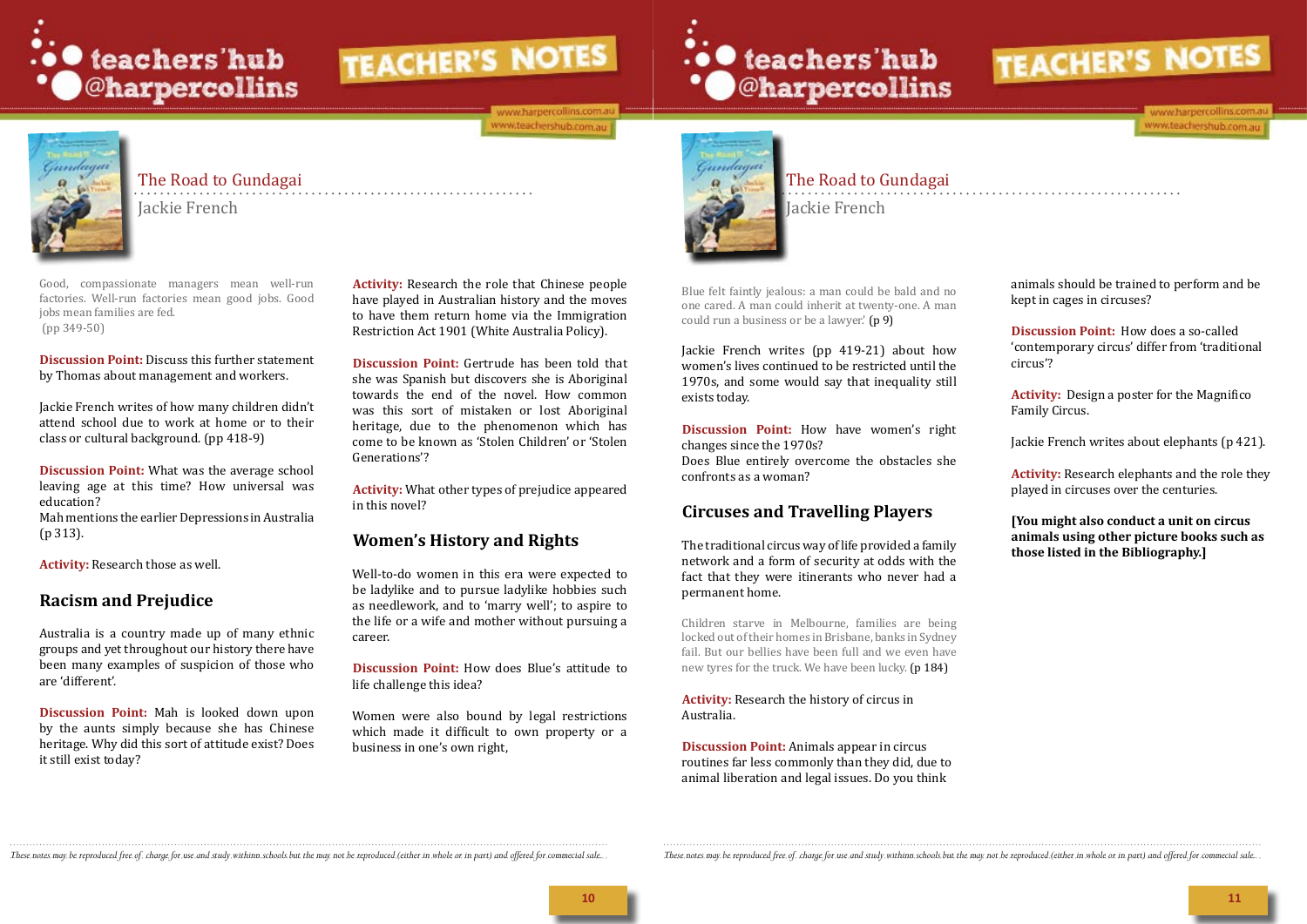

ww.harpercollins.com.a ww.teachershub.com.au

| Nice girls don't wave their hips, or wear lipstick. I've<br>been a nice girl all my life.<br>(p 86)                                                                                                                                                                                                                   | A circus is in plain sight, always. There is nowhere here<br>where you can hide from the police.<br>(p 71)                                                                                                                                                                                                                                                                                                                       |
|-----------------------------------------------------------------------------------------------------------------------------------------------------------------------------------------------------------------------------------------------------------------------------------------------------------------------|----------------------------------------------------------------------------------------------------------------------------------------------------------------------------------------------------------------------------------------------------------------------------------------------------------------------------------------------------------------------------------------------------------------------------------|
| this man thought so little of the circus women that he'd<br>use a word like 'hell' in front of them. We are not ladies<br>to him, she thought. We are  hussies. (p 88)                                                                                                                                                | The Depression was like a hungry bear stalking Australia,<br>devouring laughter and prosperity. One man in four was<br>unemployed, queuing for a hessian bag of food each week<br>- just enough to keep him and his family from starvation.<br>Women begged in the streets or stood with hungry children<br>in silent lines of faded hope just to get a bowl of soup handed<br>out by a church or charity.'<br>(p <sub>3</sub> ) |
| 'Also it is good to work. To work at what you love, with<br>those you love, that is the heart of life. It withers the soul<br>to sit and let others work to keep you. But also you must<br>work to earn your keep.(pp 103-4)                                                                                          | But Hope Town was the largest camp they'd seen yet, a<br>refuge for the homeless of Sydney here with the sand and the<br>flies and the southerly wind, a greasy creek<br>for water and the thin soil beyond the dunes to try to grow<br>some vegetables. (pp 115-6)                                                                                                                                                              |
| But everyone at the circus knew all too well that if a<br>small town's policeman had to choose between local<br>lads and the circus in a real scrap, he'd choose the locals<br>every time. If any one of them were locked up on a<br>policeman's whim the circus would have to wait till they<br>were freed.' (p 133) | Couldn't get a job no matter how hard I tried. A quarter of<br>Australia unemployed — who's going to give a job to a skinny<br>twelve year- old who looks Chinese? (p 158)                                                                                                                                                                                                                                                       |
| She missed her family, a deep etched scar that would<br>never entirely heal. But this life stretched her in a way<br>that would never have been allowed in the safe confines<br>of her home. (p 167)                                                                                                                  | What had it been like, giving birth in a shack of corrugated<br>iron or hammered-out kerosene tin, a hessian sack for a<br>door? Had there been anyone to help?(p 173)                                                                                                                                                                                                                                                           |
| Her life was whole again, not compartments of 'before'<br>and 'after', like Fred and Mah's magicians. I am both Blue<br>and Belle, she thought, rubbing another bite. And now I<br>have a past, I can think about a future too.' (p 175)                                                                              | You're not supposed to know how much money your<br>husband has. It wasn't good manners even to ask about how<br>much something cost.' (p 193)                                                                                                                                                                                                                                                                                    |
| 'But perhaps you didn't have to be born on a patch of<br>country to put down roots there, thought Blue.'(p 344)                                                                                                                                                                                                       | Is it a crime to brighten people's lives with a little pretence<br>and glitter? (p 93)                                                                                                                                                                                                                                                                                                                                           |

**CO** teachers' hub<br>
Coharpercollins

**Discussion Point:** Were you shocked to read about the treatment of these children? How much more protection do orphans receive today? Are social services better equipped to assist such children in need of care?

# Questions for Reading and Discussion

**1.** This novel is about an orphaned girl who befriends two orphaned siblings.

**Discussion Point:** Orphans are often the subject of influential literary stories. Why is the concept of a child without parents so thematically powerful?

**2.** Blue and her friends Fred and Mah were orphans. The two siblings were separated and Bluebell has to rely on relatives to take her in. Mrs Olsen and her brother Ronald were orphans 'bought' by Lenny Frearson for their circus. Gertrude was an Aboriginal child on a mission who was bought by Lenny as well. Madame has made it her business to 'rescue' orphans who are in danger.

**3.** This novel describes the experiences of a wealthy girl and an impoverished group of circus workers during the Great Depression.

**Discussion Point:** How might experiences have differed in the city? (Base your answer on research into life during this time.)

**4.** Jackie French explains the history of radio (p 418). At this early stage the popularity of live shows was only just beginning to be threatened by the new communications available.

**Discussion Point:**How did radio impact on live performances? What sorts of show were broadcast by the newly created ABC and the commercial stations?

**5.** The very drastic use of arsenic to poison Blue (pp 59-60) is typical of the crime novel but comes as a shock in this story. However, arsenic has been used for centuries for a range of purposes, including medicinal ones.

**Discussion Point:**Research the history of arsenic usage, and discuss further.

6. The novel refers to the number of itinerants on the roads, seeking work and sometimes begging for food or handouts.

**Discussion Point:**How many people were unemployed or forced to access dole payments during this period?

These notes may be reproduced free of charge for use and study withinn schools but the may not be reproduced (either in whole or in part) and offered for commecial sale.. These notes may be reproduced free of charge for us



# Key Quotes

The following quotes relate to some of the Themes above. You might like to present any one of them (or two related quotes) to your students as a catalyst for further discussion, or as the subject of an essay outlining how the quote reflects a theme which is central to this novel: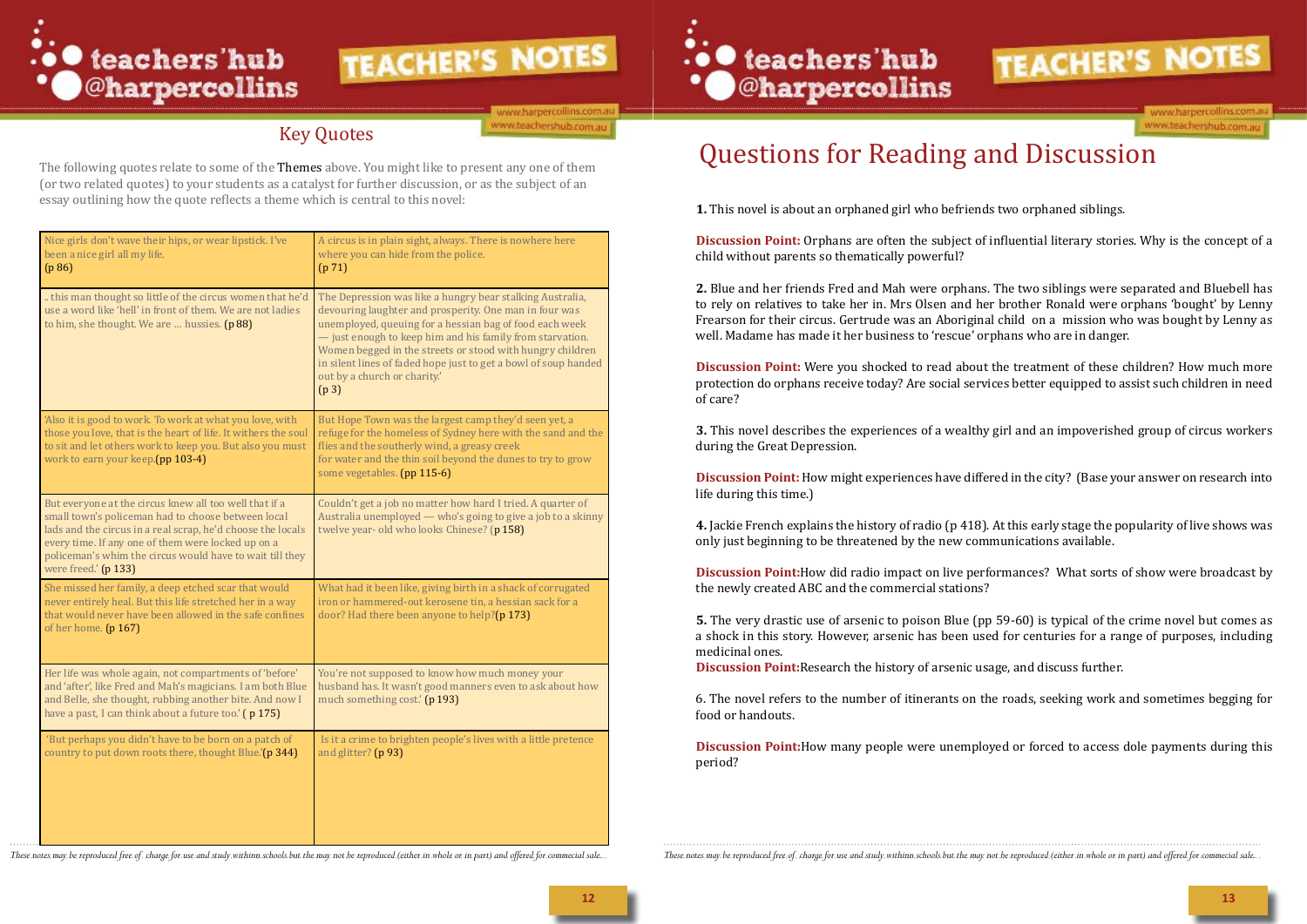

www.harpercollins.com.a www.teachershub.com.au



# Bibliography

## **Picture Books**

Fenton, Corinne Queenie Ill. by Peter Gouldthorpe Black Dog Books, 2006.

Argent, Kerry India the Show Stopper Allen & Unwin, 2008.

Rogers, Greg Omar the Strongman Scholastic, 2013.

Thompson, Colin The Last Circus Ill. by Kim Gamble. Hodder Headline, 1997.

## **Fiction**

Allen, Peter Our Don Bradman: The Diary of Victor McDonald, Sydney, 1932 (My Australian Story Series) Scholastic, 2004.

Disher, Garry The Bamboo Flute A&R, 1992.

Greenwood, Kerry The Long Walk ,Lothian, 2011.

Hartnett, Sonya Thursday's Child, Penguin, 2000.

### **Non-Fiction**

These notes may be reproduced free of charge for use and study withinn schools but the may not be reproduced (either in whole or in part) and offered for commecial sale.. These notes may be reproduced free of charge for us



**7.** Fred has always had to live on his own resources.

**Discussion Point:**What might have become of Fred once he ran away? Write an imagined scenario for his future life, as a synopsis for another novel in this series.

**8**. Ephraim and Ebenezer Jones are revealed to be two sisters named Euphrasia and Eulalie Pittkin (p 319).

**Activity:** This sort of 'false identity' was common in a time when people were often escaping grim pasts, or prejudice.

Try to discover any fictional or real examples of such subterfuge in Australian literature or history. eg 'The Drover's Boy' is a song written by Ted Egan and later illustrated by Robert Ingpen (Lothian, 1997) about a young Aboriginal girl who dressed as a boy as many did, in order to go droving. (Aboriginal women weren't permitted to be drovers.)

**9.**Gertrude puts in hours of practice to achieve her flawless circus routines.

Disher, Garry The Apostle Bird Hodder, 2002, 1997. Gleeson, Libby 'Writing Historical Fiction My Story Series' Magpies Vol 16, No 4, September 2001, pp 12-4.

**Discussion Point:** What did you think of the efforts children had to undergo in order to perform in the circus? Should they have been allowed to work as they did?

**10.** What was the major idea or theme that this novel conveyed to you as a reader?

Lemon, Andrea 'Traditional Australian Circus: Change and Survival' [www.nla.gov.au/openpublish/index.php/](http://wwwnla.gov.au/openpublish/index.php/australian-studies/article/viewFile/2136/2523) [australian-studies/article/viewFile/2136/2523](http://wwwnla.gov.au/openpublish/index.php/australian-studies/article/viewFile/2136/2523)

Horton, David 1994, The Encyclopaedia of Aboriginal Australia (2 vol.), Aboriginal Studies Press, Canberra, ACT.

Brasch, Nicolas Eyewitness to Australian History Series 2009, 2007.

Crew, Gary.' Fiction, Nonfiction and the Limits of Faction' Magpies, Vol 19, Issue 2, May 2004, pp 8-10.

Disher, Garry & Caswell, Brian, 'Looting the Past & Predicting the Future' in Time Will Tell: Children's Literature into the 21st century: Proceedings from the Fourth National Conference of the Children's Book Council of Australia Adelaide, 1998, edited by Sieta van der Hoeven. CBCA, 1998, pp 81-5.

'Parting the Veil: Writing Historical Fiction Comments by Three Writers; Jackie French, Catherine Jinks, Kelly Gardiner' Magpies, Vol 21, Issue 2, May 2006, pp 4-6, 8-9.

St Leon, Mark Circus: the Australian Story Melbourne Books, 2011.

Turton, Rayma Know the Author: Jackie French Magpies Vol 15, No 5, November 2000, pp 14-16.